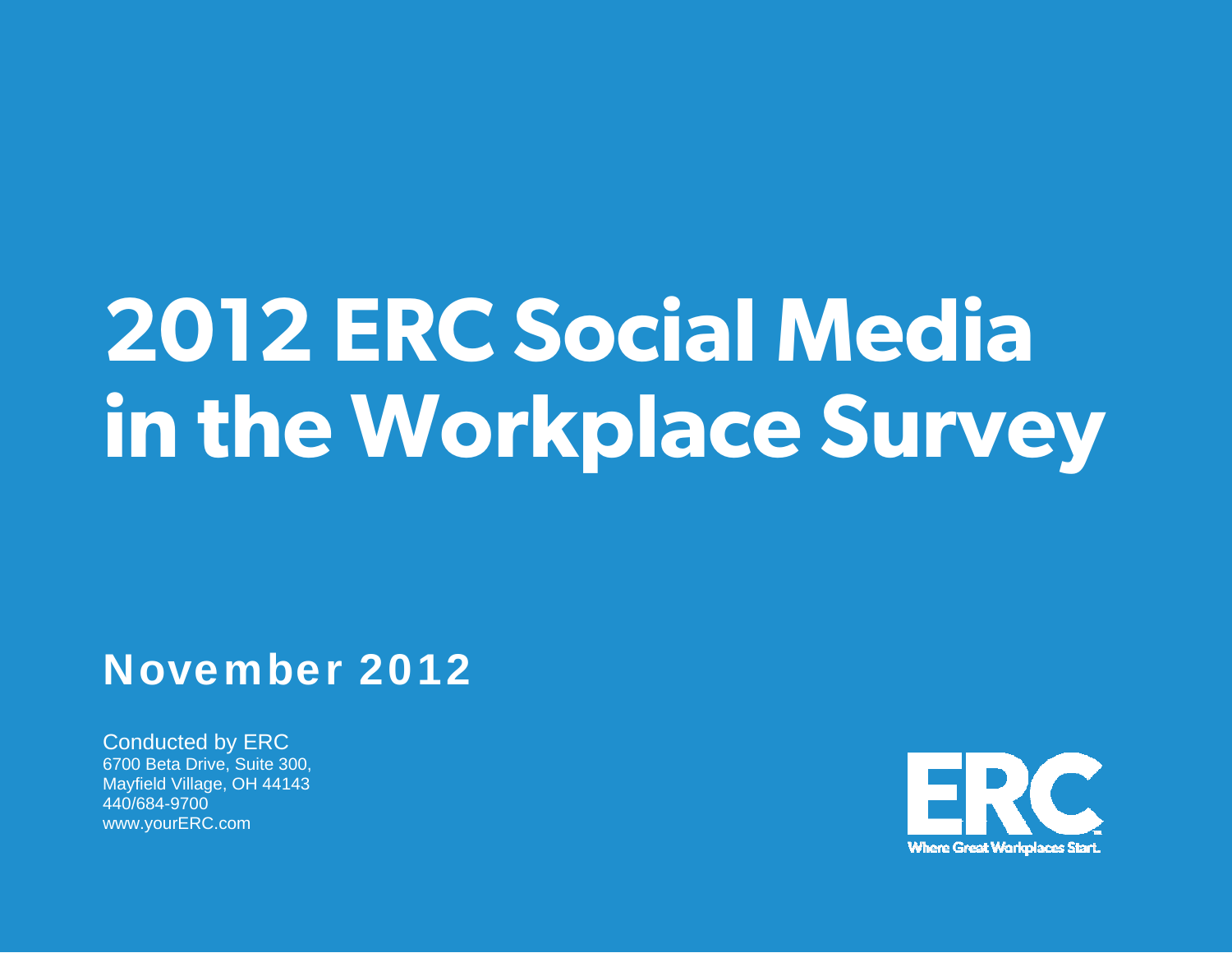## **About ERC**

ERC is Northeast Ohio's largest organization dedicated to HR and workplace programs, practices, training and consulting. ERC membership provides employers access to an incredible amount of information, expertise, and cost savings that supports the attraction, retention, and development of great employees. We also host the nationally recognized NorthCoast 99 program and sponsor the ERC Health insurance program. For more information about ERC, please visit [www.yourERC.com](http://www.yourerc.com/).

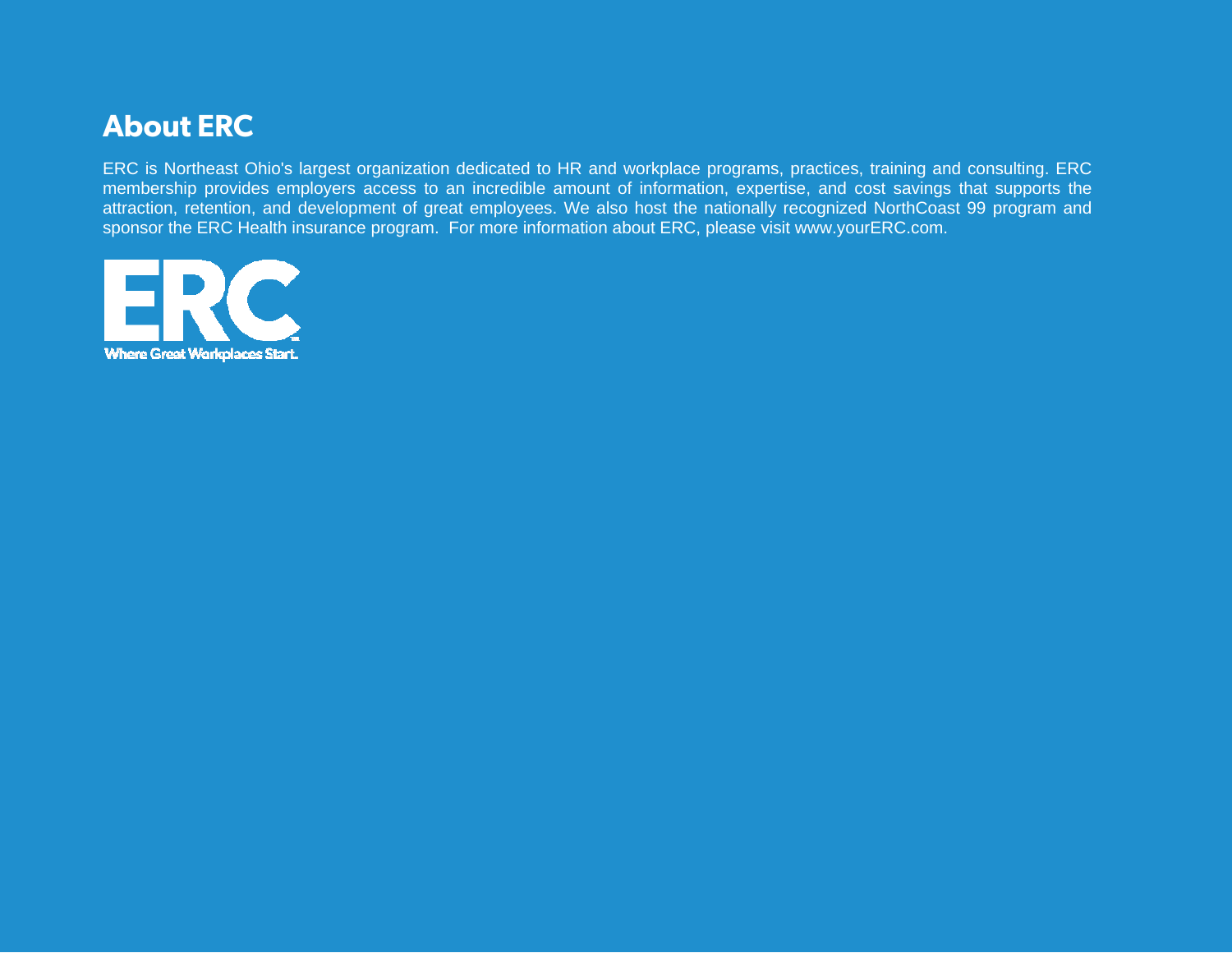## **Introduction & Methodology**

This report summarizes the results of ERC's survey of organizations in Northeast Ohio, conducted in September/October of 2012, on practices related to social media in the workplace. The survey reports trends in social media policies and practices. Information gathered ranges from what restrictions are placed on employee social media usage to how organizations are engaging various social media platforms for official business activities.

All ERC members were invited to participate in the survey in early September via email invitation and other promotions, and participated in the survey throughout the month. The survey officially closed on October 12, 2012. In order to provide the most reliable and accurate information, data was cleaned and duplicate records were removed. Any outliers or invalid data were also eliminated, yielding a final data set of 114 participating organizations, only from Northeast Ohio. Qualitative data was coded where applicable or analyzed according to commonality or major themes, and all quantitative data was analyzed using statistical software to ensure data validity and reliability.

This report shows several frequencies and response distributions. Frequencies of data responses may not total 100% exactly in some cases due to rounding of decimals or the ability for participating organizations to select multiple response options. In some cases, breakouts are not included due to quantity of data or insufficient sample.

## **Key Findings**

- Slightly less than half (47%) of all organizations currently have a social media policy in place. This policy is most commonly communicated to employees via their employee handbook or through some other form of internal communication (e.g. email, intranet).
- • The most common components of these social media policies include disclosure that social media use may be monitored and guidelines for employee's social media use on both a professional and personal level.
- Only about one-third of organizations indicate that their social media policy explicitly restricts social media use during work hours on personal mobile communication devices. Around half do restrict use on company issued electronic devices, both on PCs/laptops as well as on mobile communication devices.
- The majority of organizations (78%) track employee use of social media during work hours.
- Twenty-two percent of respondents have at least one employee with the primary purpose of managing their organization's social media activities.
- Facebook and LinkedIn are by far the most common social media outlets used by organizations for a wide variety of official business related activities. In general, the activities being supported by social media platforms of any kind are primarily external in nature. These include branding/marketing, external communication, networking/relationship building, reaching new customers and sales.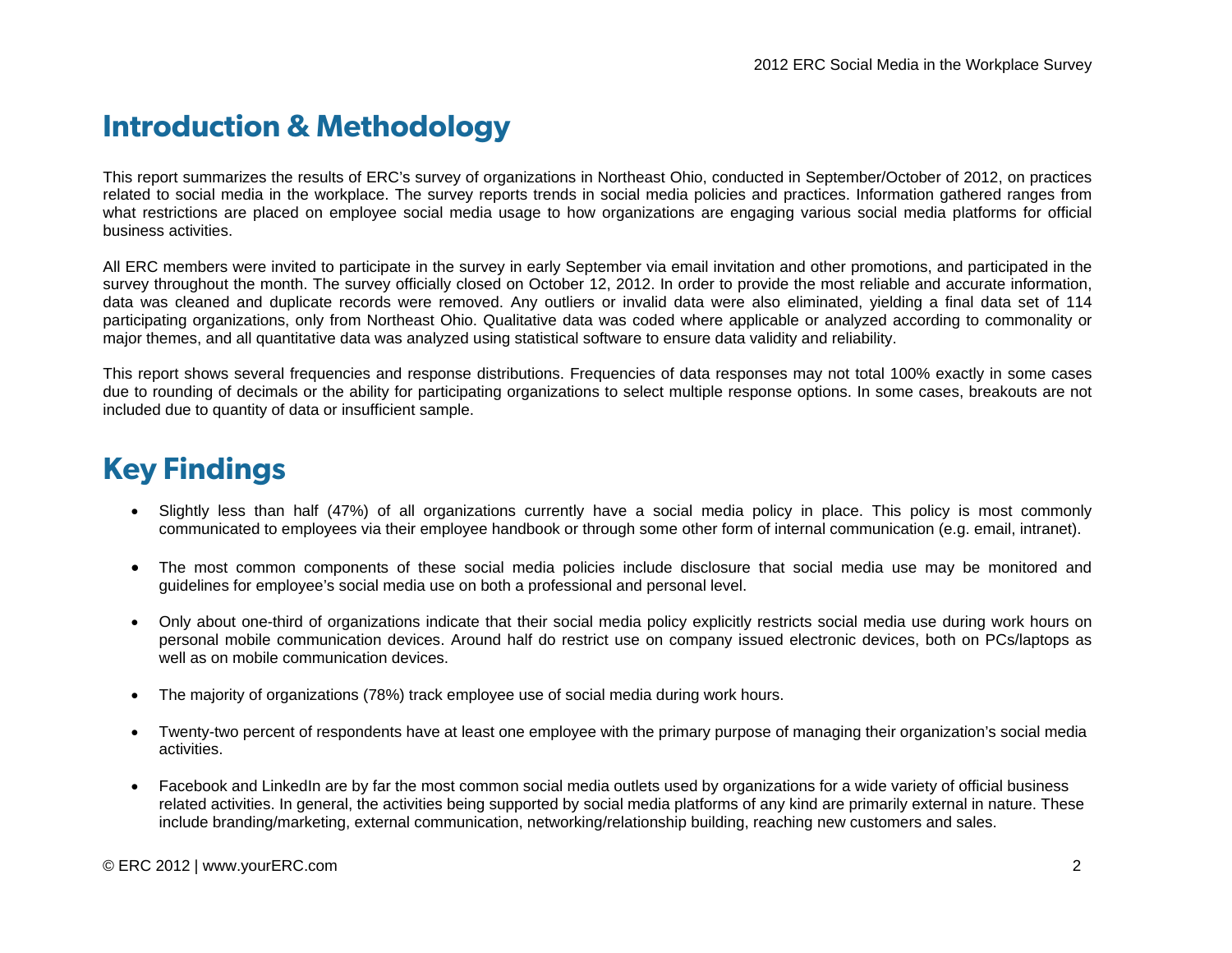## **Social Media Policy**

#### **Percent of organizations with a social media policy currently in place**

#### **Figure 1 | All Breakouts**

|                            | Percent |
|----------------------------|---------|
| All Organizations          | 47%     |
| <b>Industry</b>            |         |
| Manufacturing              | 44%     |
| Non-Manufacturing          | 55%     |
| Non-Profit                 | 31%     |
| <b>Organizational Size</b> |         |
| $1 - 50$                   | 58%     |
| 51-200                     | 47%     |
| 201-500                    | 36%     |
| Over 500                   | 25%     |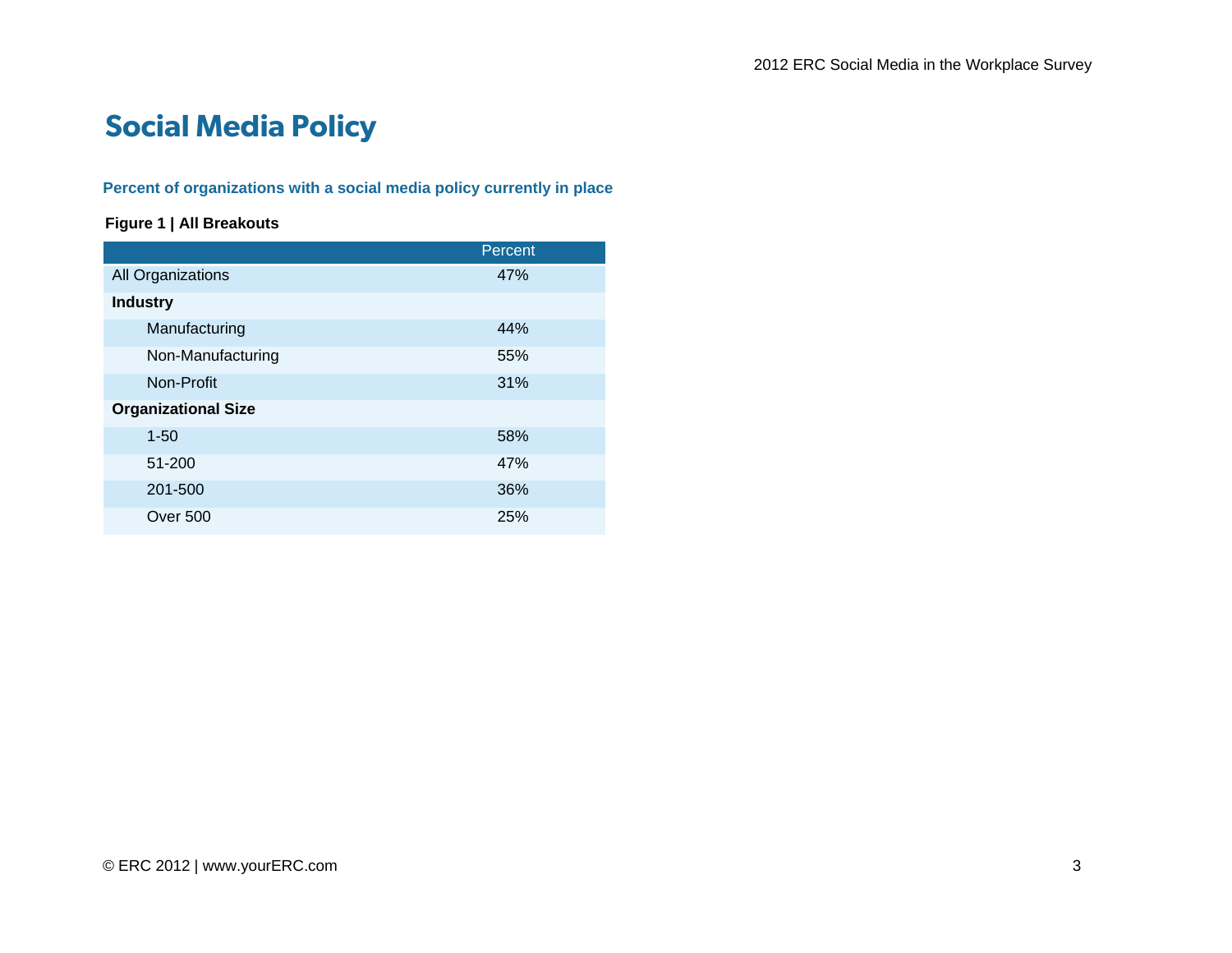#### **Percent of organizations using the following methods to communicate their social media policy**

#### **Figure 2 | All Organizations**

|                                                           | Percent |
|-----------------------------------------------------------|---------|
| Employee handbook                                         | 41%     |
| Internal communications (i.e. email, bulletin board, etc) | 28%     |
| Staff meeting                                             | 12%     |
| One-on-one meetings with supervisor                       | 6%      |
| Other                                                     | 1%      |

#### **Figure 2a | Industry**

|                                                           | <b>Manufacturing</b> | Non-Manufacturing | Non-Profit |
|-----------------------------------------------------------|----------------------|-------------------|------------|
| Employee handbook                                         | 38%                  | 48%               | 25%        |
| Internal communications (i.e. email, bulletin board, etc) | 36%                  | 20%               | 25%        |
| Staff meeting                                             | 9%                   | 14%               | 19%        |
| One-on-one meetings with supervisor                       | 4%                   | 9%                | 6%         |
| Other                                                     | 2%                   | $0\%$             | $0\%$      |

#### **Figure 2b | Organizational Size**

|                                                           | 1-50 | $51 - 200$ | 201-500 | <b>Over 500</b> |
|-----------------------------------------------------------|------|------------|---------|-----------------|
| Employee handbook                                         | 46%  | 40%        | 32%     | 50%             |
| Internal communications (i.e. email, bulletin board, etc) | 19%  | 32%        | 27%     | 0%              |
| Staff meeting                                             | 19%  | 9%         | 14%     | 0%              |
| One-on-one meetings with supervisor                       | 12%  | 8%         | $0\%$   | 0%              |
| Other                                                     | 0%   | $0\%$      | 5%      | 0%              |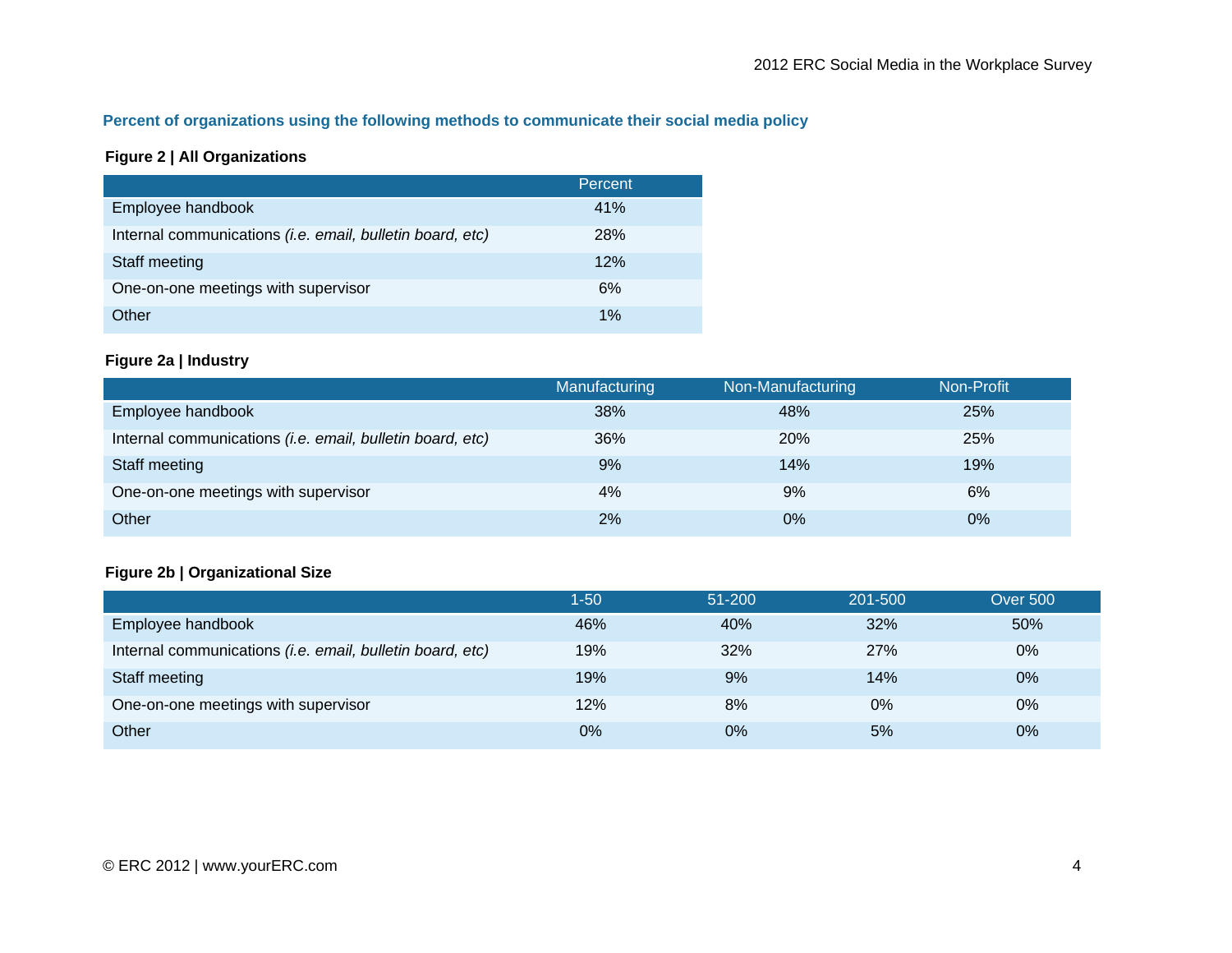#### **Percent of organizations whose social media policy contains the following components**

#### **Figure 3 | All Organizations**

|                                                        | Percent |
|--------------------------------------------------------|---------|
| Guidelines for ee's professional social media use      | 43%     |
| Disclosure that social media use may be monitored      | 35%     |
| Guidelines for ee's personal social media use          | 32%     |
| Guidelines for photo/video postings                    | 19%     |
| Guidelines for disclosing contracts, sponsorships, etc | 18%     |
| Guidelines over supervisor-ee social media interaction | 5%      |

#### **Figure 3a | Industry**

|                                                        | Manufacturing | Non-Manufacturing | Non-Profit |
|--------------------------------------------------------|---------------|-------------------|------------|
| Guidelines for ee's professional social media use      | 44%           | 48%               | 31%        |
| Disclosure that social media use may be monitored      | 33%           | 43%               | 19%        |
| Guidelines for ee's personal social media use          | 31%           | 36%               | 19%        |
| Guidelines for photo/video postings                    | 22%           | 16%               | 25%        |
| Guidelines for disclosing contracts, sponsorships, etc | 16%           | 20%               | 13%        |
| Guidelines over supervisor-ee social media interaction | 4%            | 5%                | 6%         |

#### **Figure 3b | Organizational Size**

|                                                        | $1 - 50$   | $51 - 200$ | 201-500 | <b>Over 500</b> |
|--------------------------------------------------------|------------|------------|---------|-----------------|
| Guidelines for ee's professional social media use      | 46%        | 47%        | 32%     | 25%             |
| Disclosure that social media use may be monitored      | 42%        | 34%        | 27%     | 25%             |
| Guidelines for ee's personal social media use          | 35%        | 34%        | 27%     | $0\%$           |
| Guidelines for photo/video postings                    | <b>27%</b> | 23%        | 14%     | $0\%$           |
| Guidelines for disclosing contracts, sponsorships, etc | 27%        | 15%        | 9%      | 25%             |
| Guidelines over supervisor-ee social media interaction | 0%         | 8%         | 5%      | $0\%$           |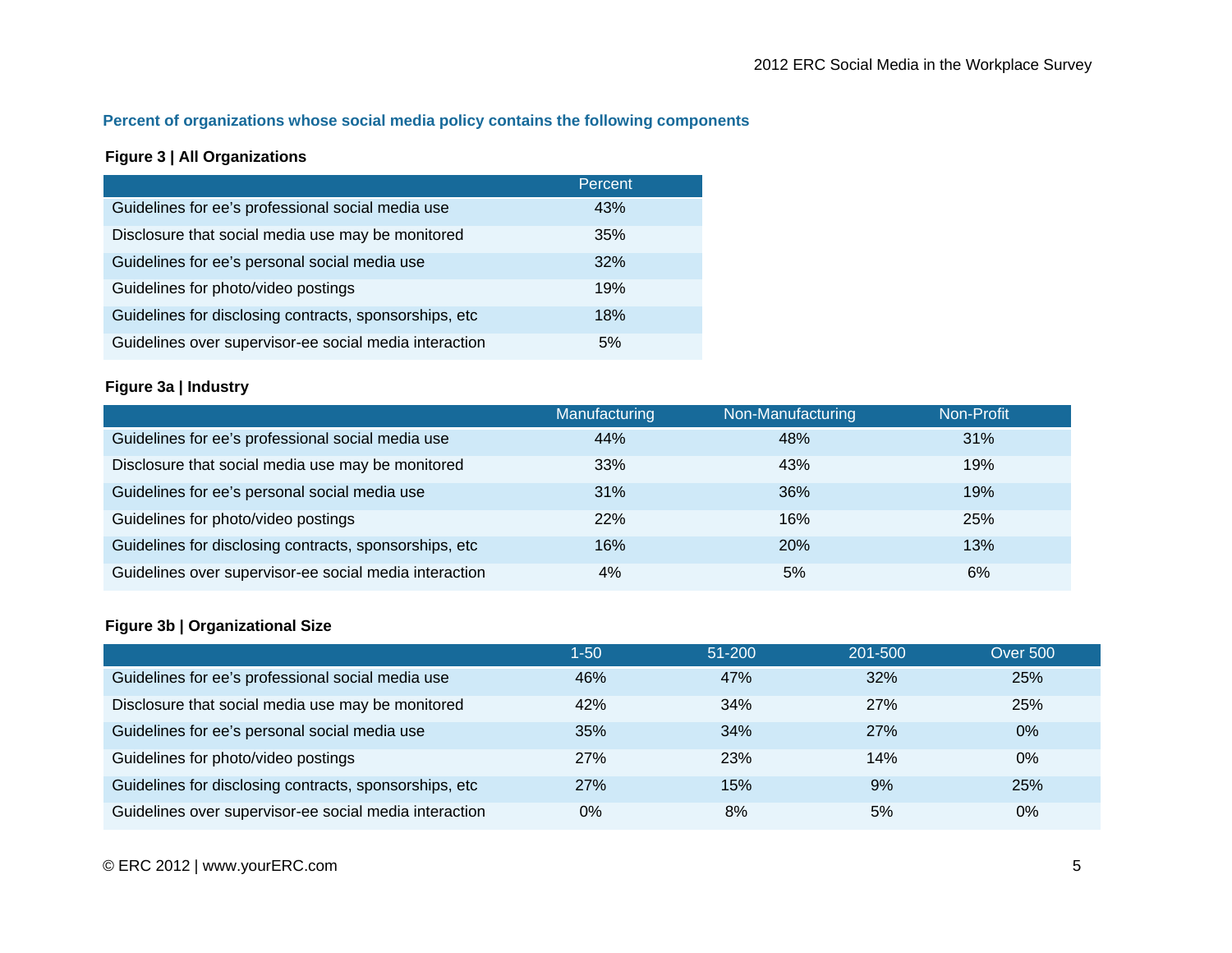**Percent of organizations whose social media policy restricts employee use of social media during work hours on the following types of devices** 

#### **Figure 4 | All Organizations**

|                                            | Percent |
|--------------------------------------------|---------|
| Company issued desktop or laptop computer  | .55%    |
| Company issued mobile communication device | 43%     |
| Personal mobile communication device       | $.32\%$ |

#### **Figure 4a | Industry**

|                                            | Manufacturing | Non-Manufacturing | Non-Profit |
|--------------------------------------------|---------------|-------------------|------------|
| Company issued desktop or laptop computer  | 62%           | 50%               | 56%        |
| Company issued mobile communication device | 56%           | 36%               | 36%        |
| Personal mobile communication device       | 33%           | 0%                | $0\%$      |

#### **Figure 4b | Organizational Size**

|                                            | 1-50 | $51 - 200$ | 201-500 | <b>Over 500</b> |
|--------------------------------------------|------|------------|---------|-----------------|
| Company issued desktop or laptop computer  | 57%  | 55%        | 42%     | 50%             |
| Company issued mobile communication device | 40%  | 41%        | 36%     | 50%             |
| Personal mobile communication device       | 35%  | 33%        | 27%     | 50%             |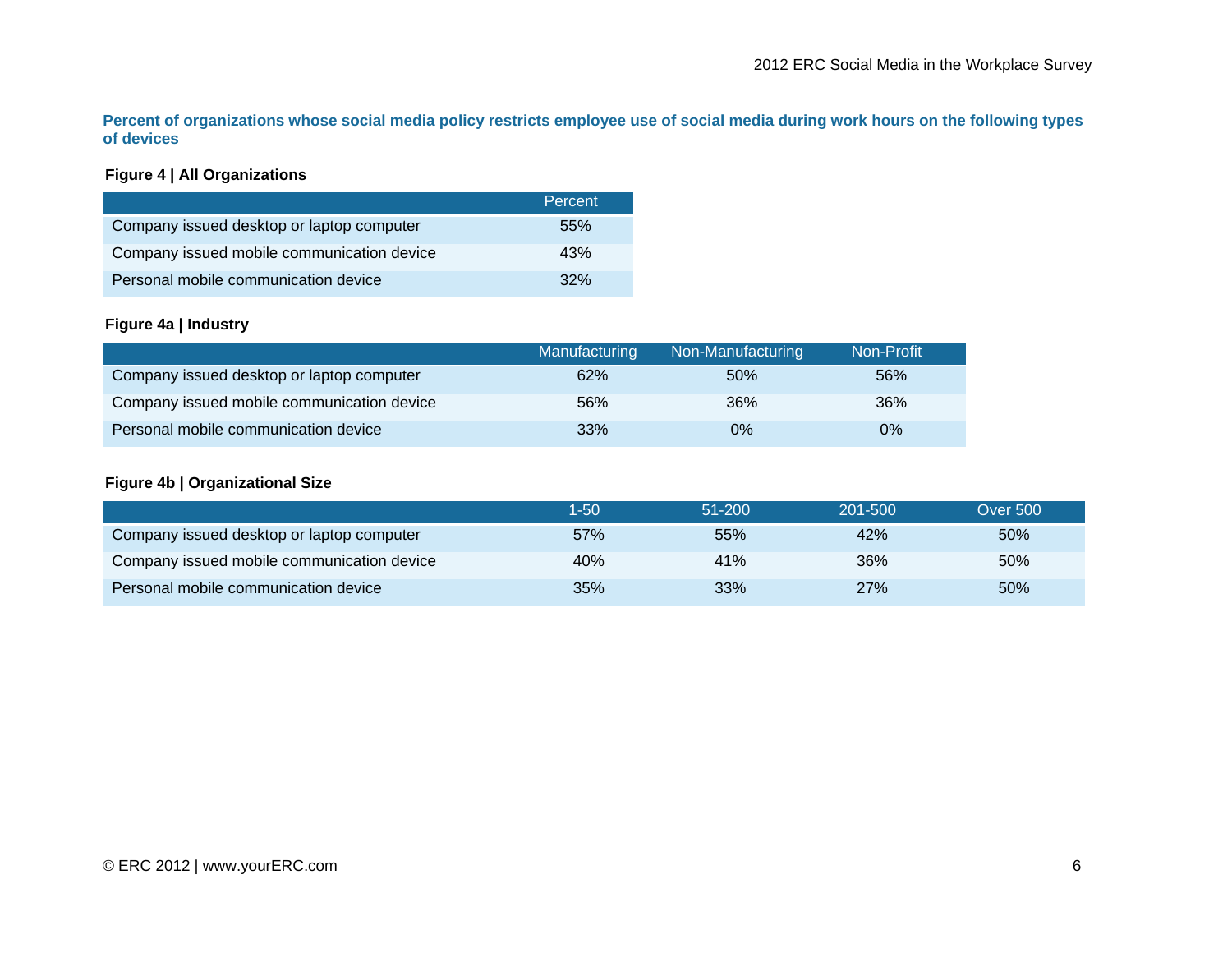**Percent of organizations whose social media policy was affected by recent NLRB reports about social media policies in the workplace** 

#### **Figure 5 | All Breakouts**

|                            | Percent |
|----------------------------|---------|
| All Organizations          | 12%     |
| <b>Industry</b>            |         |
| Manufacturing              | 5%      |
| Non-Manufacturing          | 13%     |
| Non-Profit                 | 29%     |
| <b>Organizational Size</b> |         |
| $1 - 50$                   | 20%     |
| 51-200                     | 7%      |
| 201-500                    | 0%      |
| Over 500                   | 33%     |

#### **Examples (if yes):**

- We are currently putting a policy together
- We are now developing a policy
- We changed the language in our policy to include a 'special considerations' section and indicated that the policy does not intend to prohibit employees from engaging in activity protected by the NLRA. We also changed some wording from 'prohibits' to 'we ask that you don't'... in other words, we softened the language so the policy would not be 'overly broad' as ERC said it.
- Incorporated the information received, and will continue to monitor.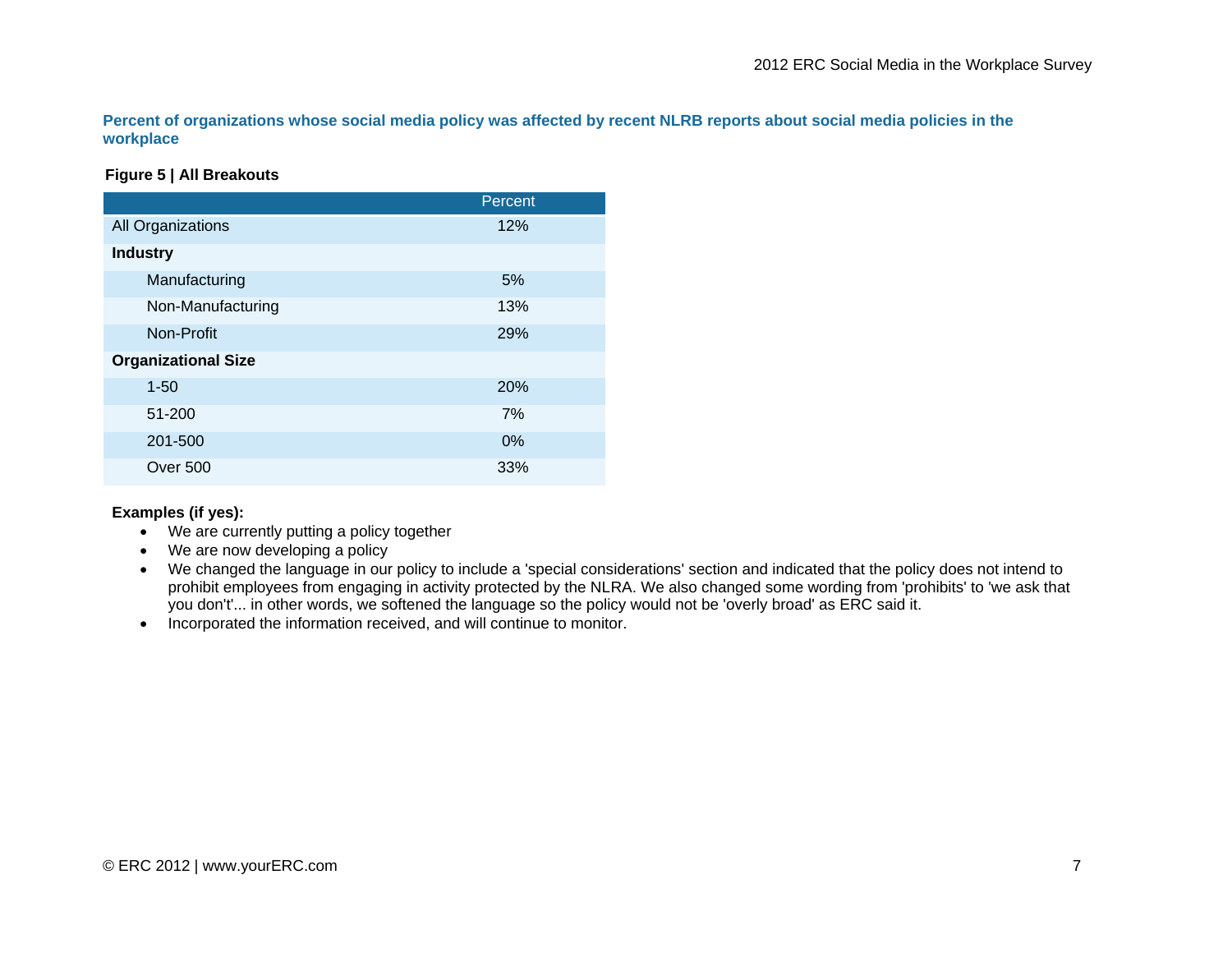## **Social Media Practices**

**Percent of organizations blocking employee access to any of the following social media outlets** 

#### **Figure 6 | All Organizations**

|                     | Percent |
|---------------------|---------|
| Facebook            | 26%     |
| YouTube             | 18%     |
| <b>Twitter</b>      | 17%     |
| <b>Blogs/Wikis</b>  | 11%     |
| Photo-sharing sites | 9%      |
| LinkedIn            | 7%      |
| Other               | 5%      |

#### **Figure 6a | Industry**

|                     | <b>Manufacturing</b> | Non-Manufacturing | Non-Profit |
|---------------------|----------------------|-------------------|------------|
| Facebook            | 38%                  | 20%               | 19%        |
| YouTube             | 20%                  | 18%               | 25%        |
| <b>Twitter</b>      | 24%                  | 11%               | 19%        |
| <b>Blogs/Wikis</b>  | 20%                  | 2%                | 19%        |
| Photo-sharing sites | 13%                  | 5%                | 13%        |
| LinkedIn            | 4%                   | 9%                | 13%        |
| Other               | 11%                  | 2%                | 0%         |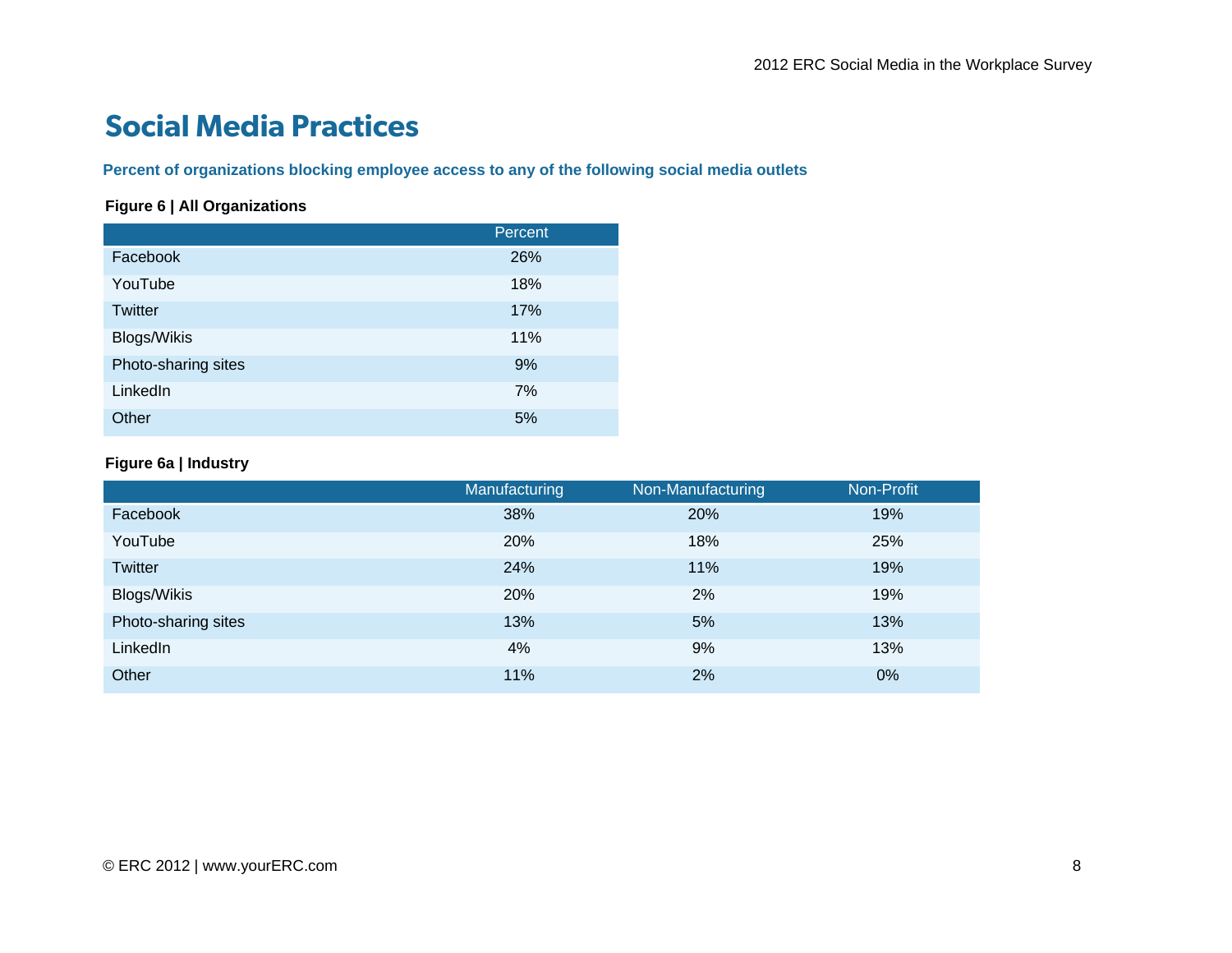|                     | $1 - 50$ | 51-200 | 201-500 | <b>Over 500</b> |
|---------------------|----------|--------|---------|-----------------|
| Facebook            | 15%      | 32%    | 32%     | 25%             |
| YouTube             | 8%       | 25%    | 18%     | 25%             |
| <b>Twitter</b>      | 12%      | 23%    | 14%     | 25%             |
| Blogs/Wikis         | 0%       | 19%    | 9%      | 25%             |
| Photo-sharing sites | 0%       | 15%    | 5%      | 25%             |
| LinkedIn            | 8%       | 11%    | 0%      | 0%              |
| Other               | 0%       | 4%     | 9%      | 50%             |

#### **Figure 6b | Organizational Size**

#### **Percent of organizations tracking employee social media usage during work hours**

#### **Figure 7 | All Breakouts**

|                            | Percent |
|----------------------------|---------|
| All Organizations          | 78%     |
| <b>Industry</b>            |         |
| Manufacturing              | 80%     |
| Non-Manufacturing          | 77%     |
| Non-Profit                 | 80%     |
| <b>Organizational Size</b> |         |
| $1 - 50$                   | 85%     |
| 51-200                     | 72%     |
| 201-500                    | 86%     |
| <b>Over 500</b>            | 100%    |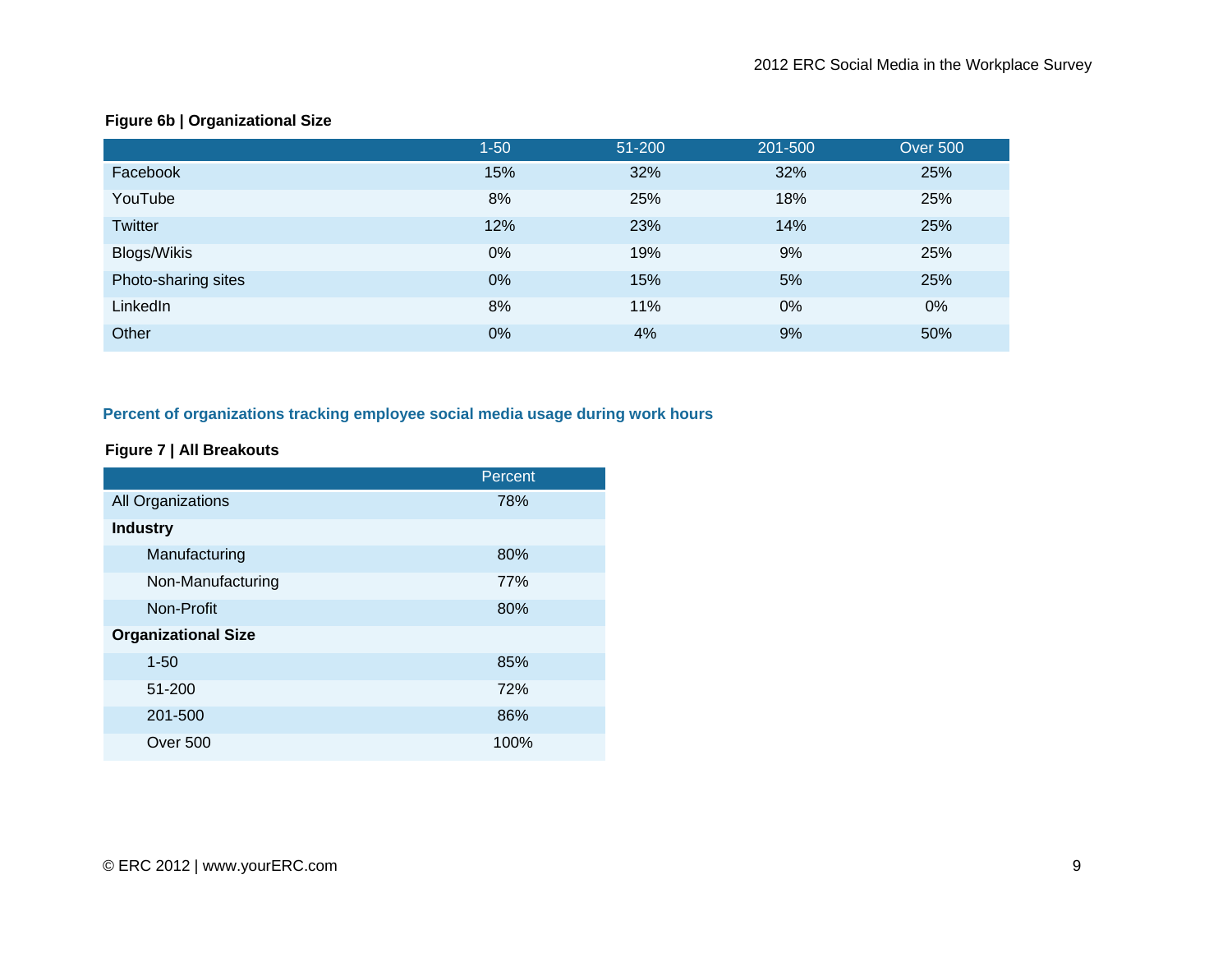#### **Percent of organizations whose social media is accessed or handled by each of the following departments or job types**

#### **Figure 8 | All Organizations**

|                             | Percent |
|-----------------------------|---------|
| Marketing                   | 57%     |
| <b>HR</b>                   | 54%     |
| IT (Information Technology) | 47%     |
| <b>Executives</b>           | 32%     |
| <b>Sales</b>                | 30%     |
| Recruiting                  | 27%     |
| <b>Customer Service</b>     | 12%     |
| Other                       | 5%      |

#### **Figure 8a | Industry**

|                             | Manufacturing | Non-Manufacturing | Non-Profit |
|-----------------------------|---------------|-------------------|------------|
| Marketing                   | 60%           | 55%               | 69%        |
| <b>HR</b>                   | 67%           | 52%               | 31%        |
| IT (Information Technology) | 60%           | 45%               | 38%        |
| Executives                  | 42%           | 25%               | 25%        |
| <b>Sales</b>                | 29%           | 36%               | 19%        |
| Recruiting                  | 27%           | 30%               | 19%        |
| <b>Customer Service</b>     | 11%           | 11%               | 19%        |
| Other                       | 4%            | 5%                | 13%        |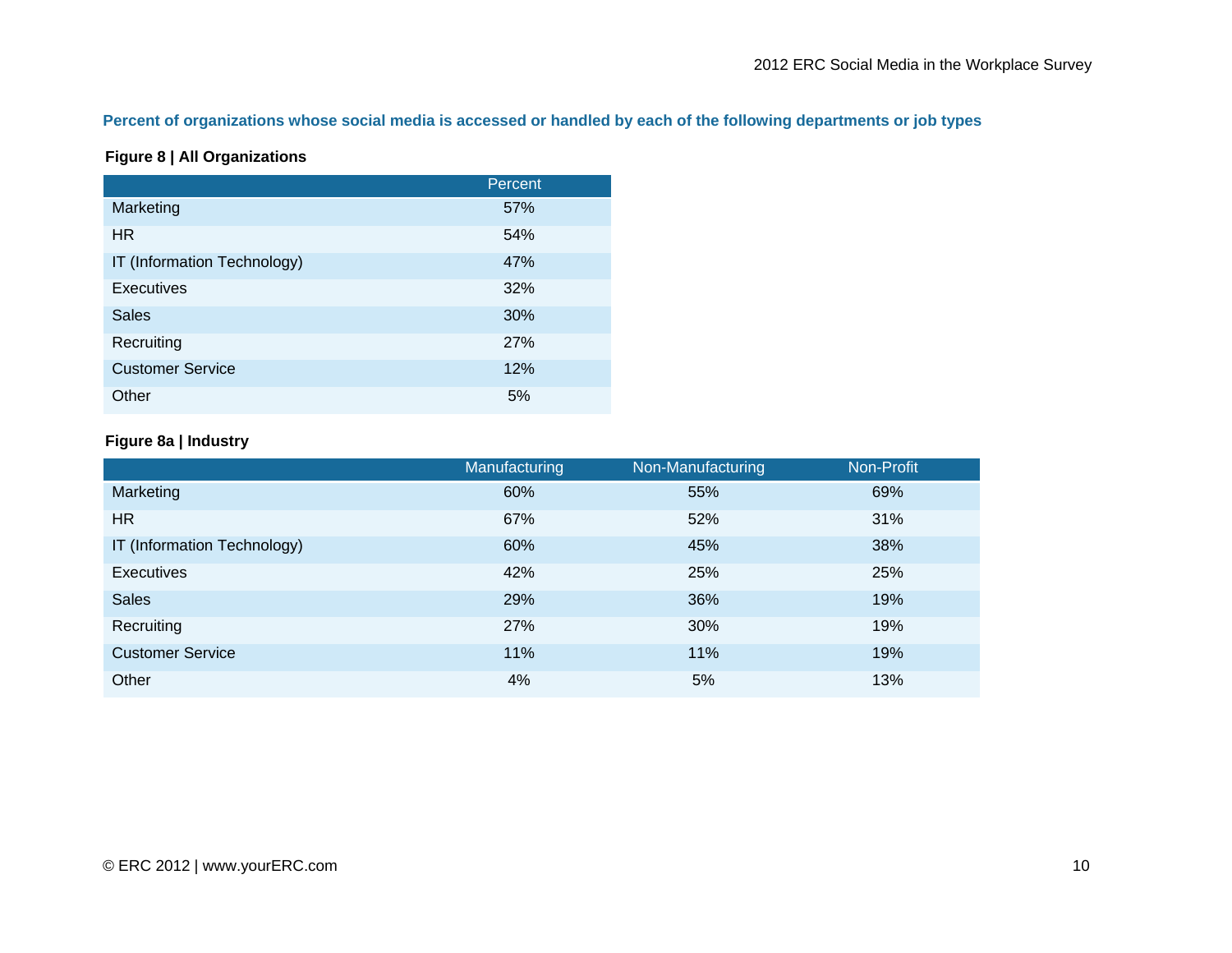#### **Figure 8b | Organizational Size**

|                             | $1 - 50$ | 51-200 | 201-500 | <b>Over 500</b> |
|-----------------------------|----------|--------|---------|-----------------|
| Marketing                   | 58%      | 57%    | 59%     | 75%             |
| <b>HR</b>                   | 50%      | 53%    | 64%     | 50%             |
| IT (Information Technology) | 38%      | 51%    | 55%     | 50%             |
| <b>Executives</b>           | 46%      | 28%    | 27%     | 0%              |
| <b>Sales</b>                | 42%      | 25%    | 27%     | 25%             |
| Recruiting                  | 27%      | 25%    | 32%     | 25%             |
| <b>Customer Service</b>     | 15%      | 9%     | 14%     | 0%              |
| Other                       | 4%       | 4%     | 14%     | 0%              |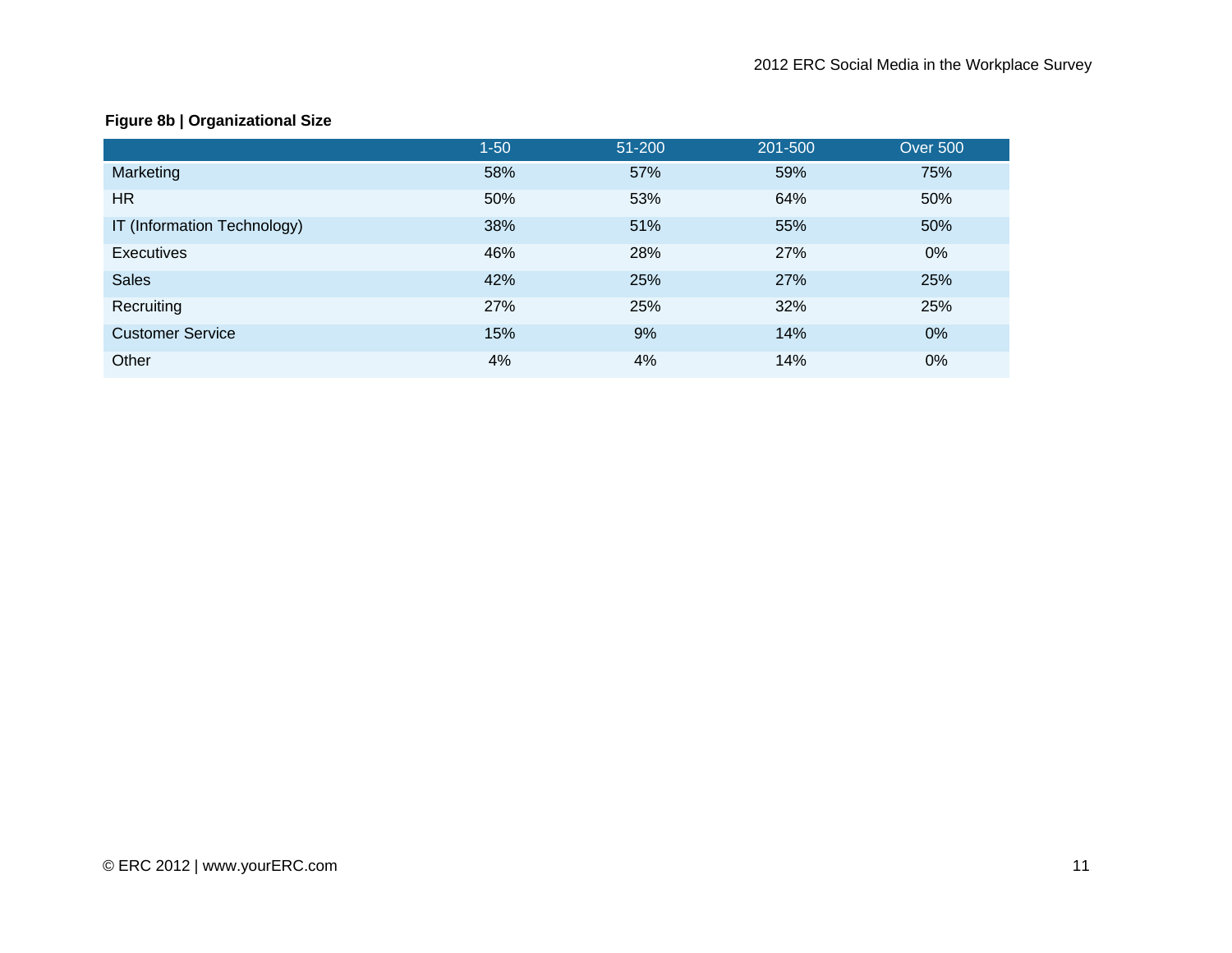#### **Percent of organizations spending the following number of hours per week on social media tasks**

#### **Figure 9 | All Organizations**

|                    | Percent |
|--------------------|---------|
| 0-5 hours          | 59%     |
| 6-10 hours         | 26%     |
| <b>11-15 hours</b> | 5%      |
| 16-30 hours        | 4%      |
| Over 30 hours      | 6%      |

#### **Figure 9a | Industry**

|                    | Manufacturing | Non-Manufacturing | Non-Profit |
|--------------------|---------------|-------------------|------------|
| 0-5 hours          | 76%           | 55%               | 29%        |
| 6-10 hours         | 12%           | 29%               | 50%        |
| <b>11-15 hours</b> | 7%            | 5%                | $0\%$      |
| 16-30 hours        | 2%            | 5%                | 7%         |
| Over 30 hours      | 2%            | 5%                | 14%        |

#### **Figure 9b | Organizational Size**

|                    | $1 - 50$ | 51-200 | 201-500 | <b>Over 500</b> |
|--------------------|----------|--------|---------|-----------------|
| 0-5 hours          | 68%      | 67%    | 39%     | 33%             |
| 6-10 hours         | 18%      | 19%    | 44%     | 33%             |
| <b>11-15 hours</b> | 0%       | 6%     | 6%      | 33%             |
| 16-30 hours        | 145      | 2%     | $0\%$   | 0%              |
| Over 30 hours      | 0%       | 6%     | 11%     | 0%              |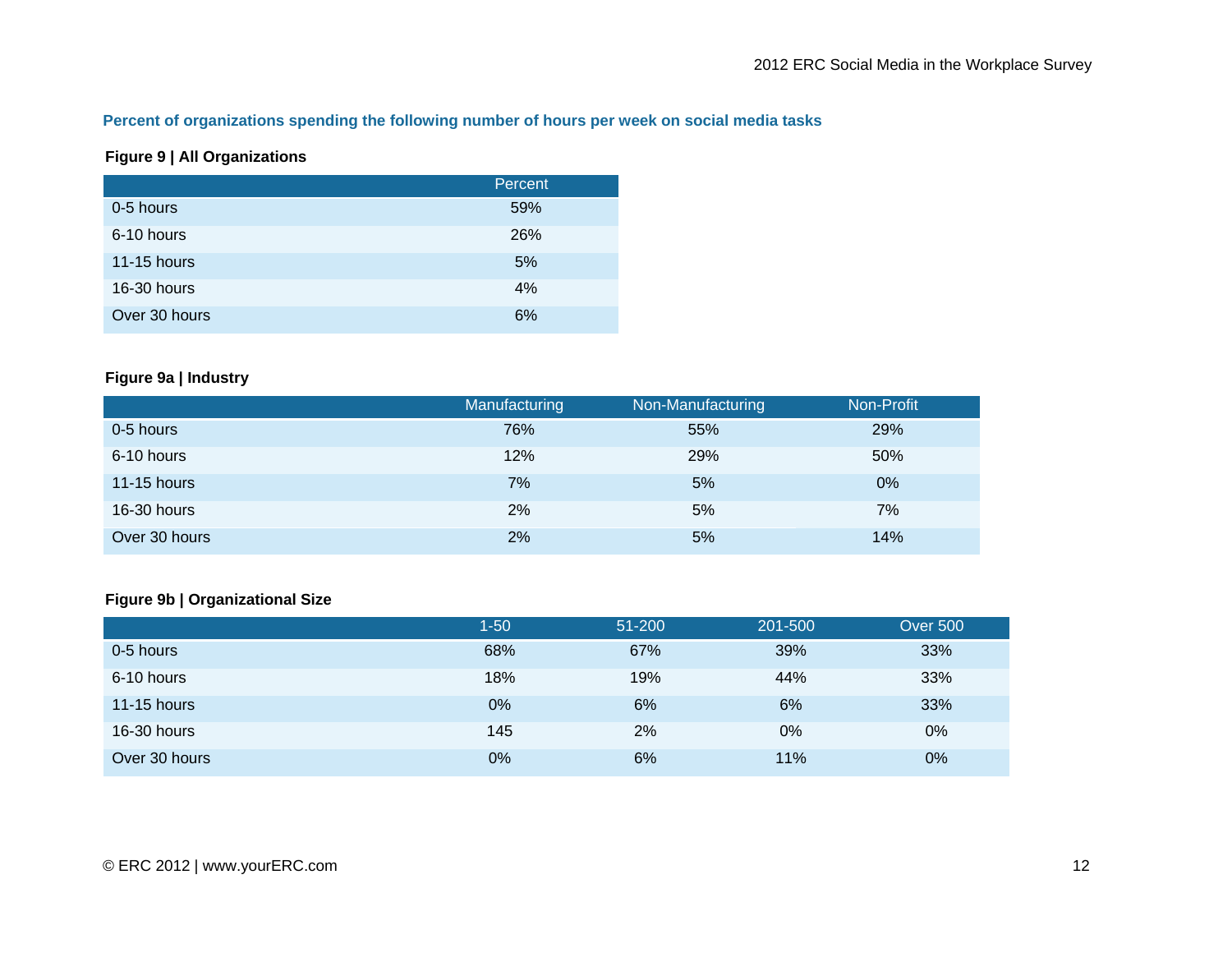#### **Percent of organizations employing one or more individuals whose primary purpose is to manage social media activities**

#### **Figure 10 | All Organizations**

|                            | Percent |
|----------------------------|---------|
| No.                        | 79%     |
| Yes (1 employee)           | 18%     |
| Yes (more than 1 employee) | 4%      |

#### **Figure 10a | Industry**

|                            | <b>Manufacturing</b> | Non-Manufacturing | Non-Profit |
|----------------------------|----------------------|-------------------|------------|
| <b>No</b>                  | 82%                  | 84%               | 60%        |
| Yes (1 employee)           | 18%                  | 11%               | 27%        |
| Yes (more than 1 employee) | 0%                   | 5%                | 13%        |

#### **Figure 10b | Organizational Size**

|                            | 1-50 | 51-200 | 201-500 | <b>Over 500</b> |
|----------------------------|------|--------|---------|-----------------|
| <b>No</b>                  | 65%  | 85%    | 82%     | 67%             |
| Yes (1 employee)           | 23%  | 13%    | 18%     | 33%             |
| Yes (more than 1 employee) | 12%  | 2%     | 0%      | $0\%$           |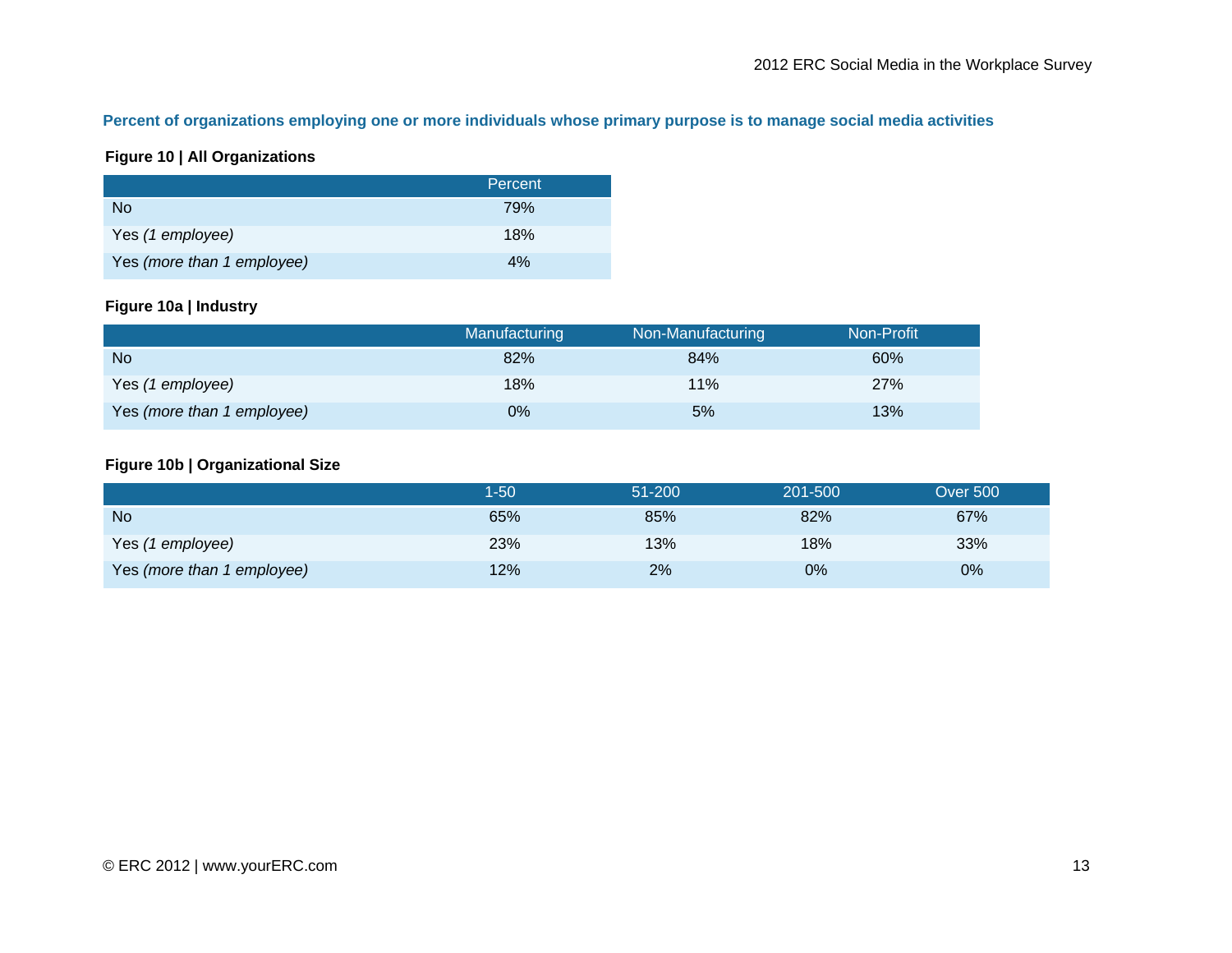#### **Percent of organizations using each social media tool or multi-media platform to engage in the following activities**

#### **Figure 11 | All Organizations**

|                                  | Facebook | LinkedIn | <b>Twitter</b> | <b>Blogs/Wikis</b> | Photo-sharing | YouTube | Other |
|----------------------------------|----------|----------|----------------|--------------------|---------------|---------|-------|
| <b>Branding/Marketing</b>        | 55%      | 52%      | 44%            | 27%                | 10%           | 34%     | 7%    |
| Reaching new customers           | 35%      | 35%      | 31%            | 22%                | 4%            | 22%     | 11%   |
| Networking/relationship building | 31%      | 48%      | 25%            | 19%                | 4%            | 11%     | 9%    |
| External communications          | 29%      | 36%      | 31%            | 18%                | 6%            | 21%     | 14%   |
| <b>Sales</b>                     | 27%      | 31%      | 25%            | 18%                | 3%            | 14%     | 13%   |
| Recruiting                       | 20%      | 50%      | 15%            | 5%                 | $1\%$         | 5%      | 18%   |
| Engaging ee's                    | 12%      | 12%      | 13%            | 11%                | 4%            | 5%      | 15%   |
| Fundraising/soliciting donations | 6%       | 6%       | 4%             | 4%                 | $1\%$         | 4%      | 11%   |
| Ee internal communications       | 3%       | 4%       | 4%             | 5%                 | 4%            | 3%      | 18%   |
| Ee training/knowledge sharing    | 1%       | 2%       | 2%             | 7%                 | 1%            | 4%      | 18%   |
| Other                            | 0%       | 0%       | 0%             | $0\%$              | 0%            | 0%      | 1%    |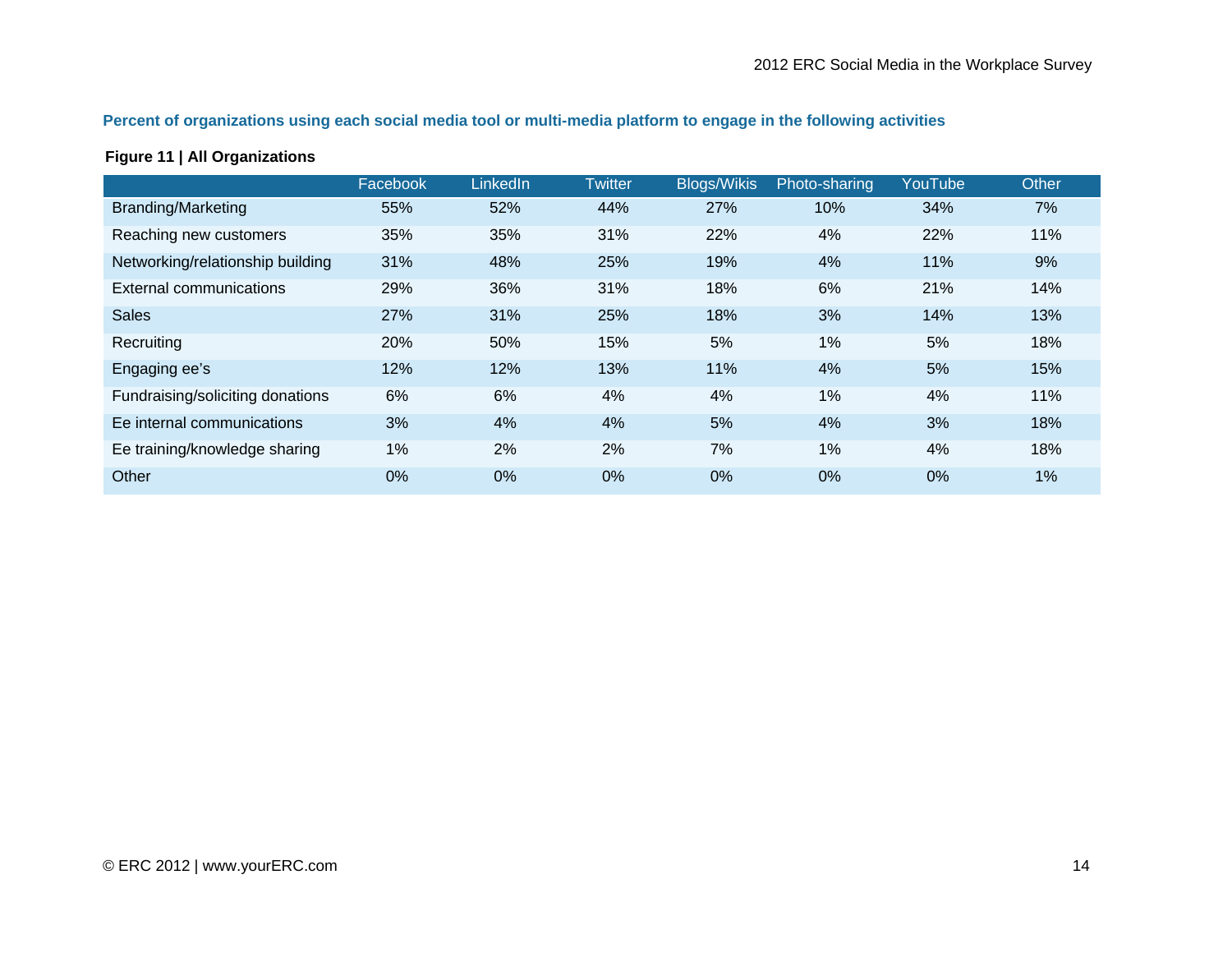|                                  | Facebook | LinkedIn | <b>Twitter</b> | <b>Blogs/Wikis</b> | Photo-sharing | YouTube | Other |
|----------------------------------|----------|----------|----------------|--------------------|---------------|---------|-------|
| <b>Branding/Marketing</b>        | 47%      | 56%      | 38%            | 24%                | 7%            | 29%     | 4%    |
| Reaching new customers           | 24%      | 27%      | 22%            | 16%                | $0\%$         | 11%     | 7%    |
| Networking/relationship building | 20%      | 42%      | 11%            | 9%                 | 0%            | 4%      | 7%    |
| External communications          | 20%      | 27%      | 18%            | 13%                | 4%            | 13%     | 13%   |
| <b>Sales</b>                     | 24%      | 29%      | 18%            | 13%                | 2%            | 11%     | 11%   |
| Recruiting                       | 27%      | 53%      | 9%             | $0\%$              | $0\%$         | 2%      | 18%   |
| Engaging ee's                    | 9%       | 7%       | 9%             | 7%                 | 2%            | 2%      | 11%   |
| Fundraising/soliciting donations | 2%       | $0\%$    | 0%             | $0\%$              | $0\%$         | $0\%$   | 4%    |
| Ee internal communications       | 4%       | 2%       | 4%             | 2%                 | 2%            | 2%      | 18%   |
| Ee training/knowledge sharing    | 2%       | $0\%$    | 2%             | 4%                 | 2%            | 7%      | 16%   |
| Other                            | 0%       | $0\%$    | 0%             | $0\%$              | $0\%$         | 0%      | $0\%$ |

#### **Figure 11a | Manufacturing**

#### **Figure 11b | Non-Manufacturing**

|                                  | Facebook | LinkedIn | <b>Twitter</b> | <b>Blogs/Wikis</b> | Photo-sharing | YouTube | Other |
|----------------------------------|----------|----------|----------------|--------------------|---------------|---------|-------|
| <b>Branding/Marketing</b>        | 61%      | 55%      | 45%            | 27%                | 11%           | 32%     | 7%    |
| Reaching new customers           | 34%      | 43%      | 34%            | 27%                | 7%            | 25%     | 16%   |
| Networking/relationship building | 36%      | 64%      | 32%            | 30%                | 9%            | 14%     | 11%   |
| External communications          | 30%      | 48%      | 34%            | 23%                | 5%            | 20%     | 18%   |
| <b>Sales</b>                     | 32%      | 41%      | 32%            | 27%                | 2%            | 16%     | 16%   |
| Recruiting                       | 16%      | 59%      | 18%            | 9%                 | 2%            | 7%      | 18%   |
| Engaging ee's                    | 14%      | 18%      | 11%            | 16%                | 5%            | 5%      | 20%   |
| Fundraising/soliciting donations | 2%       | 5%       | $0\%$          | 2%                 | $0\%$         | 2%      | 14%   |
| Ee internal communications       | 2%       | 7%       | 2%             | 9%                 | 7%            | 2%      | 20%   |
| Ee training/knowledge sharing    | 0%       | 5%       | 2%             | 11%                | $0\%$         | 2%      | 20%   |
| Other                            | 0%       | $0\%$    | 0%             | $0\%$              | $0\%$         | $0\%$   | $0\%$ |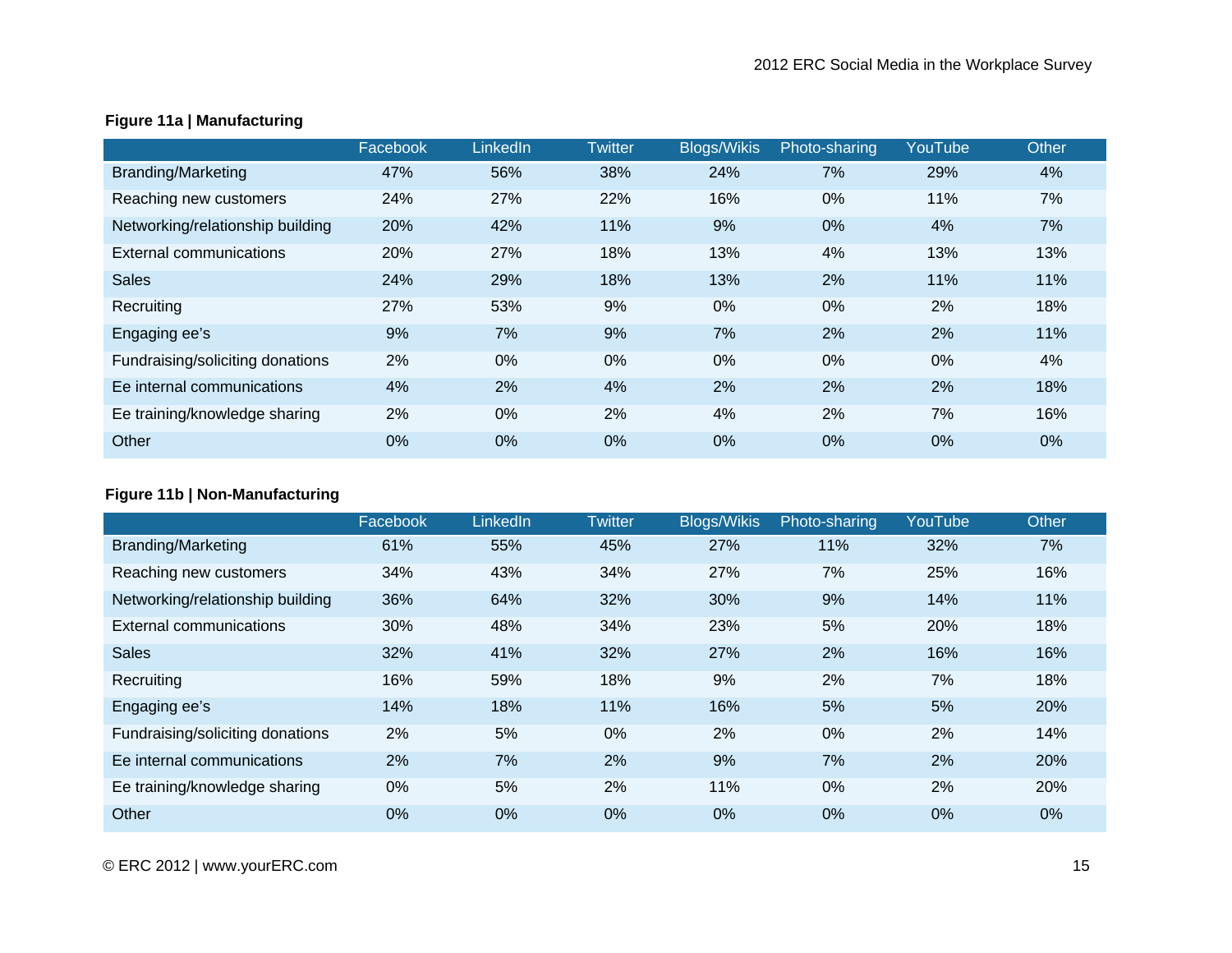|                                  | Facebook | <b>LinkedIn</b> | <b>Twitter</b> | <b>Blogs/Wikis</b> | Photo-sharing | YouTube | Other |
|----------------------------------|----------|-----------------|----------------|--------------------|---------------|---------|-------|
| <b>Branding/Marketing</b>        | 81%      | 50%             | 69%            | 38%                | 19%           | 63%     | 19%   |
| Reaching new customers           | 69%      | 50%             | 56%            | 31%                | 6%            | 50%     | 13%   |
| Networking/relationship building | 56%      | 44%             | 50%            | 31%                | 6%            | 25%     | 13%   |
| External communications          | 63%      | 38%             | 63%            | 25%                | 19%           | 50%     | 13%   |
| <b>Sales</b>                     | 31%      | 19%             | 31%            | 13%                | 6%            | 19%     | 19%   |
| Recruiting                       | 31%      | 25%             | 19%            | 13%                | $0\%$         | 6%      | 25%   |
| Engaging ee's                    | 25%      | 13%             | 31%            | 13%                | 13%           | 19%     | 19%   |
| Fundraising/soliciting donations | 31%      | 31%             | 25%            | 19%                | 6%            | 25%     | 25%   |
| Ee internal communications       | 0%       | 6%              | 6%             | 6%                 | $0\%$         | $0\%$   | 19%   |
| Ee training/knowledge sharing    | 0%       | 0%              | $0\%$          | 6%                 | $0\%$         | 6%      | 31%   |
| Other                            | 0%       | 0%              | 0%             | $0\%$              | $0\%$         | 0%      | 6%    |

#### **Figure 11c | Non-Profit**

#### **Figure 11d | Organizational Size (1-50 ee's)**

|                                  | Facebook | LinkedIn | Twitter | <b>Blogs/Wikis</b> | Photo-sharing | YouTube | Other |
|----------------------------------|----------|----------|---------|--------------------|---------------|---------|-------|
| <b>Branding/Marketing</b>        | 58%      | 46%      | 35%     | 23%                | 8%            | 35%     | 8%    |
| Reaching new customers           | 42%      | 35%      | 27%     | 27%                | 8%            | 23%     | 19%   |
| Networking/relationship building | 42%      | 50%      | 23%     | 27%                | 12%           | 23%     | 19%   |
| External communications          | 23%      | 31%      | 23%     | 15%                | 4%            | 15%     | 19%   |
| <b>Sales</b>                     | 31%      | 38%      | 23%     | 23%                | 4%            | 19%     | 15%   |
| Recruiting                       | 8%       | 38%      | 8%      | 4%                 | 4%            | 4%      | 15%   |
| Engaging ee's                    | 8%       | 15%      | 4%      | 12%                | 8%            | 8%      | 15%   |
| Fundraising/soliciting donations | 4%       | 8%       | 0%      | 4%                 | $0\%$         | 4%      | 15%   |
| Ee internal communications       | 0%       | 4%       | 0%      | 4%                 | 4%            | 4%      | 19%   |
| Ee training/knowledge sharing    | 0%       | 4%       | 4%      | 8%                 | $0\%$         | 4%      | 15%   |
| Other                            | 0%       | $0\%$    | 0%      | 0%                 | $0\%$         | 0%      | 4%    |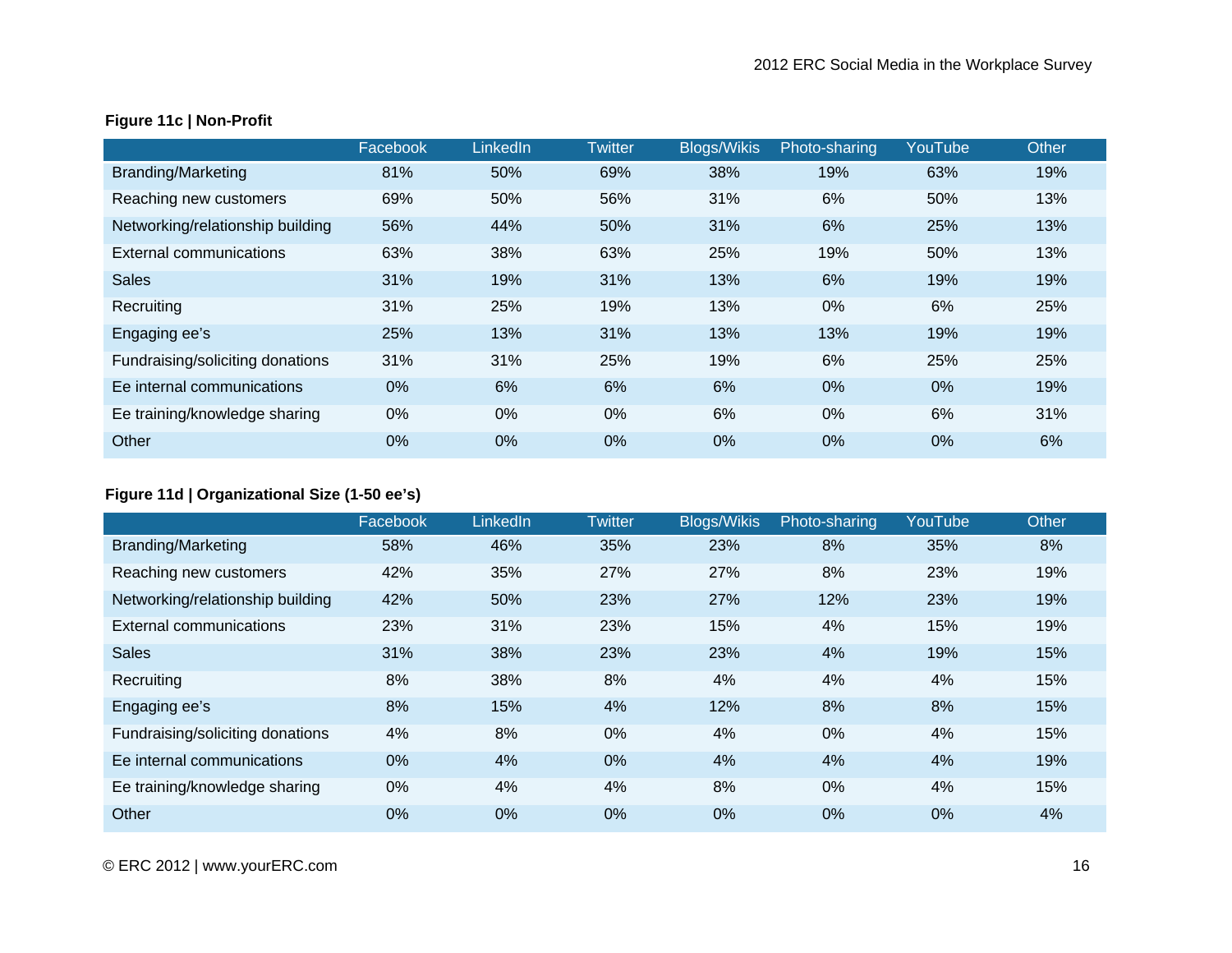|                                  | Facebook | LinkedIn | <b>Twitter</b> | <b>Blogs/Wikis</b> | Photo-sharing | YouTube | Other |
|----------------------------------|----------|----------|----------------|--------------------|---------------|---------|-------|
| <b>Branding/Marketing</b>        | 55%      | 57%      | 47%            | 25%                | 8%            | 30%     | 9%    |
| Reaching new customers           | 32%      | 43%      | 34%            | 17%                | 2%            | 15%     | 8%    |
| Networking/relationship building | 32%      | 49%      | 26%            | 13%                | 0%            | 8%      | 6%    |
| External communications          | 26%      | 32%      | 30%            | 13%                | 6%            | 19%     | 13%   |
| <b>Sales</b>                     | 30%      | 34%      | 23%            | 17%                | 2%            | 8%      | 13%   |
| Recruiting                       | 23%      | 58%      | 19%            | 8%                 | $0\%$         | 2%      | 17%   |
| Engaging ee's                    | 13%      | 15%      | 13%            | 9%                 | 4%            | 4%      | 15%   |
| Fundraising/soliciting donations | 4%       | 6%       | 2%             | 2%                 | $0\%$         | 2%      | 9%    |
| Ee internal communications       | 4%       | 6%       | 4%             | 6%                 | 0%            | 2%      | 17%   |
| Ee training/knowledge sharing    | 0%       | $0\%$    | $0\%$          | 6%                 | $0\%$         | 8%      | 19%   |
| Other                            | 0%       | $0\%$    | 0%             | 0%                 | 0%            | 0%      | 0%    |

#### **Figure 11e | Organizational Size (51-200 ee's)**

#### **Figure 11f | Organizational Size (201-500 ee's)**

|                                  | Facebook | LinkedIn | <b>Twitter</b> | <b>Blogs/Wikis</b> | Photo-sharing | YouTube | Other |
|----------------------------------|----------|----------|----------------|--------------------|---------------|---------|-------|
| <b>Branding/Marketing</b>        | 59%      | 45%      | 45%            | 41%                | 18%           | 41%     | 5%    |
| Reaching new customers           | 27%      | 18%      | 27%            | 32%                | 5%            | 27%     | 14%   |
| Networking/relationship building | 18%      | 45%      | 18%            | 32%                | 9%            | 9%      | 9%    |
| External communications          | 32%      | 45%      | 32%            | 36%                | 95            | 27%     | 18%   |
| <b>Sales</b>                     | 18%      | 18%      | 18%            | 23%                | 5%            | 23%     | 18%   |
| Recruiting                       | 23%      | 50%      | 5%             | 5%                 | $0\%$         | 14%     | 32%   |
| Engaging ee's                    | 9%       | $0\%$    | 14%            | 18%                | 5%            | 5%      | 23%   |
| Fundraising/soliciting donations | 14%      | 9%       | 9%             | 9%                 | 5%            | 14%     | 14%   |
| Ee internal communications       | 0%       | 5%       | 5%             | 9%                 | 9%            | 0%      | 23%   |
| Ee training/knowledge sharing    | 0%       | 5%       | $0\%$          | 14%                | $0\%$         | $0\%$   | 27%   |
| Other                            | 0%       | $0\%$    | 0%             | $0\%$              | $0\%$         | $0\%$   | $0\%$ |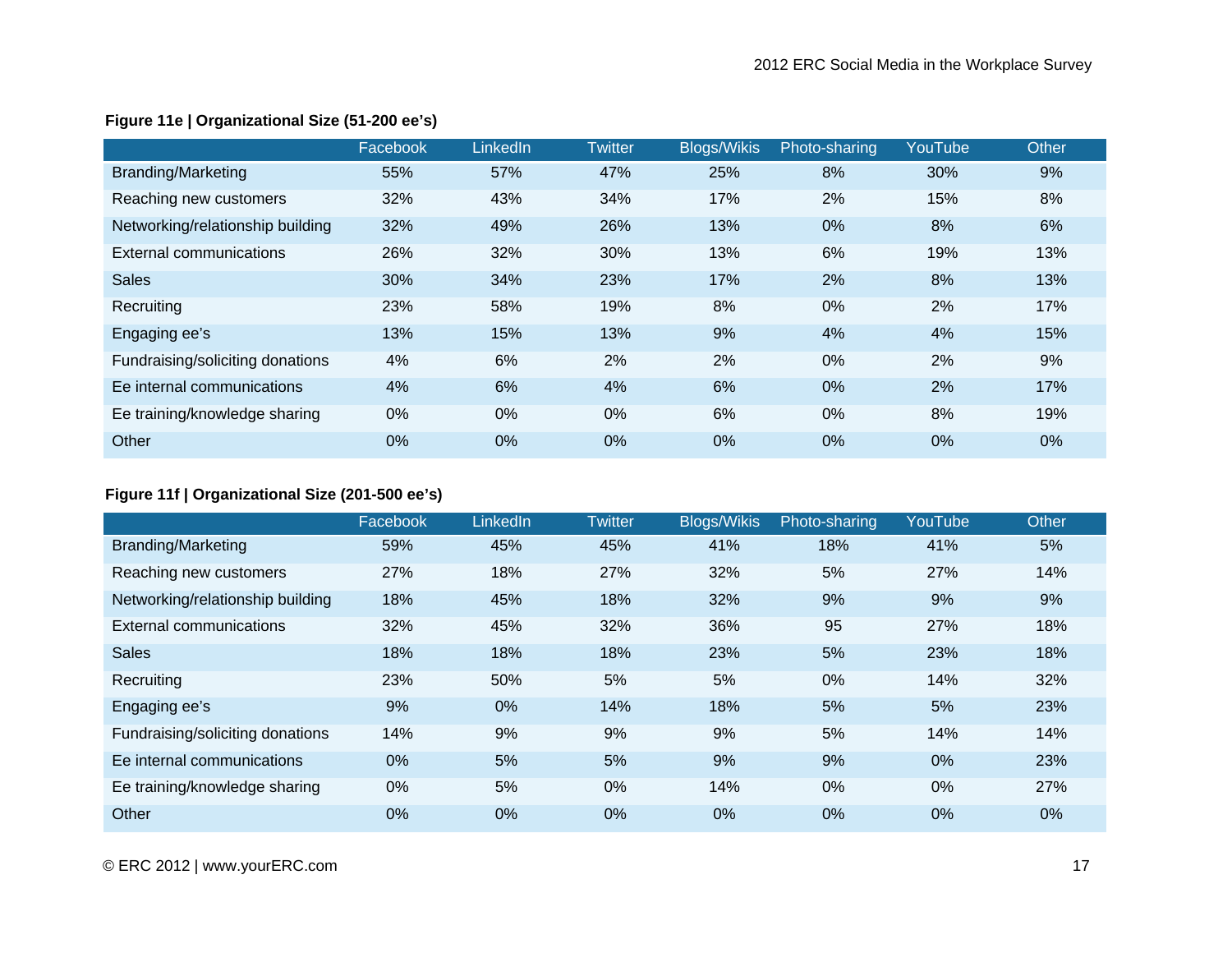|                                  | Facebook | LinkedIn | Twitter | <b>Blogs/Wikis</b> | Photo-sharing | YouTube | Other |
|----------------------------------|----------|----------|---------|--------------------|---------------|---------|-------|
| <b>Branding/Marketing</b>        | 100%     | 75%      | 75%     | 0%                 | 25%           | 50%     | $0\%$ |
| Reaching new customers           | 75%      | 50%      | 50%     | 0%                 | $0\%$         | 50%     | $0\%$ |
| Networking/relationship building | 75%      | 75%      | 50%     | $0\%$              | $0\%$         | 0%      | 0%    |
| External communications          | 100%     | 75%      | 75%     | $0\%$              | 25%           | 50%     | $0\%$ |
| <b>Sales</b>                     | 50%      | 50%      | 0%      | $0\%$              | $0\%$         | $0\%$   | $0\%$ |
| Recruiting                       | 75%      | 50%      | 50%     | $0\%$              | $0\%$         | $0\%$   | $0\%$ |
| Engaging ee's                    | 75%      | $0\%$    | 75%     | $0\%$              | $0\%$         | 75%     | 0%    |
| Fundraising/soliciting donations | 25%      | 0%       | 25%     | 0%                 | $0\%$         | 0%      | $0\%$ |
| Ee internal communications       | 25%      | $0\%$    | 25%     | 100%               | 25%           | 0%      | 25%   |
| Ee training/knowledge sharing    | 25%      | 25%      | 25%     | $0\%$              | 25%           | $0\%$   | 25%   |
| Other                            | 0%       | $0\%$    | 0%      | 0%                 | 0%            | 0%      | 0%    |

#### **Figure 11g | Organizational Size (Over 500 ee's)**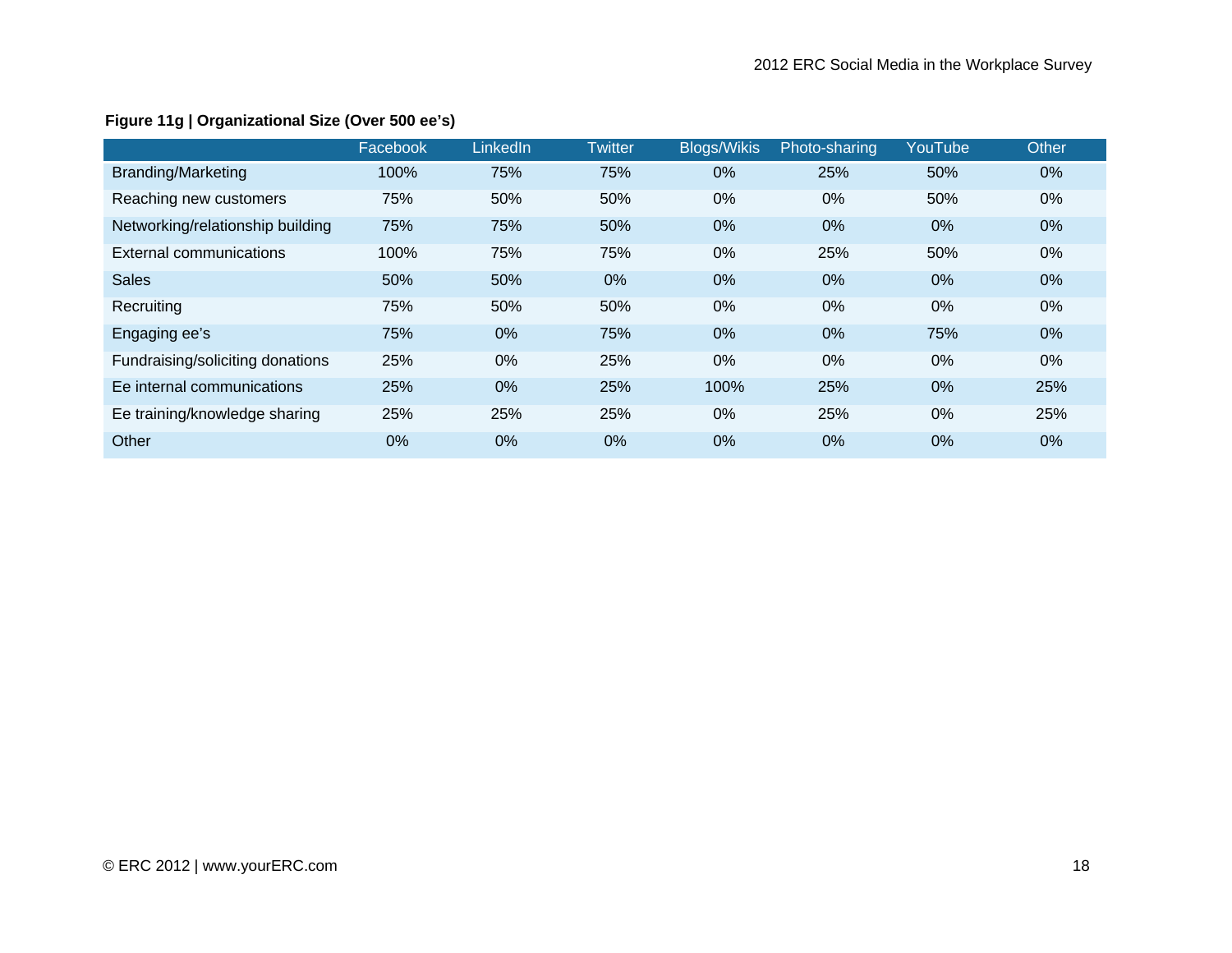## **Respondent Demographics**

One-hundred fourteen (114) organizations in Northeast Ohio participated in this survey; a breakdown of the industries and sizes they represent is provided below.

#### **Figure 12 | Respondent demographics by industry & organizational size**

|                            | Percent |
|----------------------------|---------|
| <b>Industry</b>            |         |
| Manufacturing              | 43%     |
| Non-Manufacturing          | 42%     |
| Non-Profit                 | 15%     |
| <b>Organizational Size</b> |         |
| $1 - 50$                   | 25%     |
| 51-200                     | 50%     |
| 201-500                    | 21%     |
| Over 500                   | 4%      |